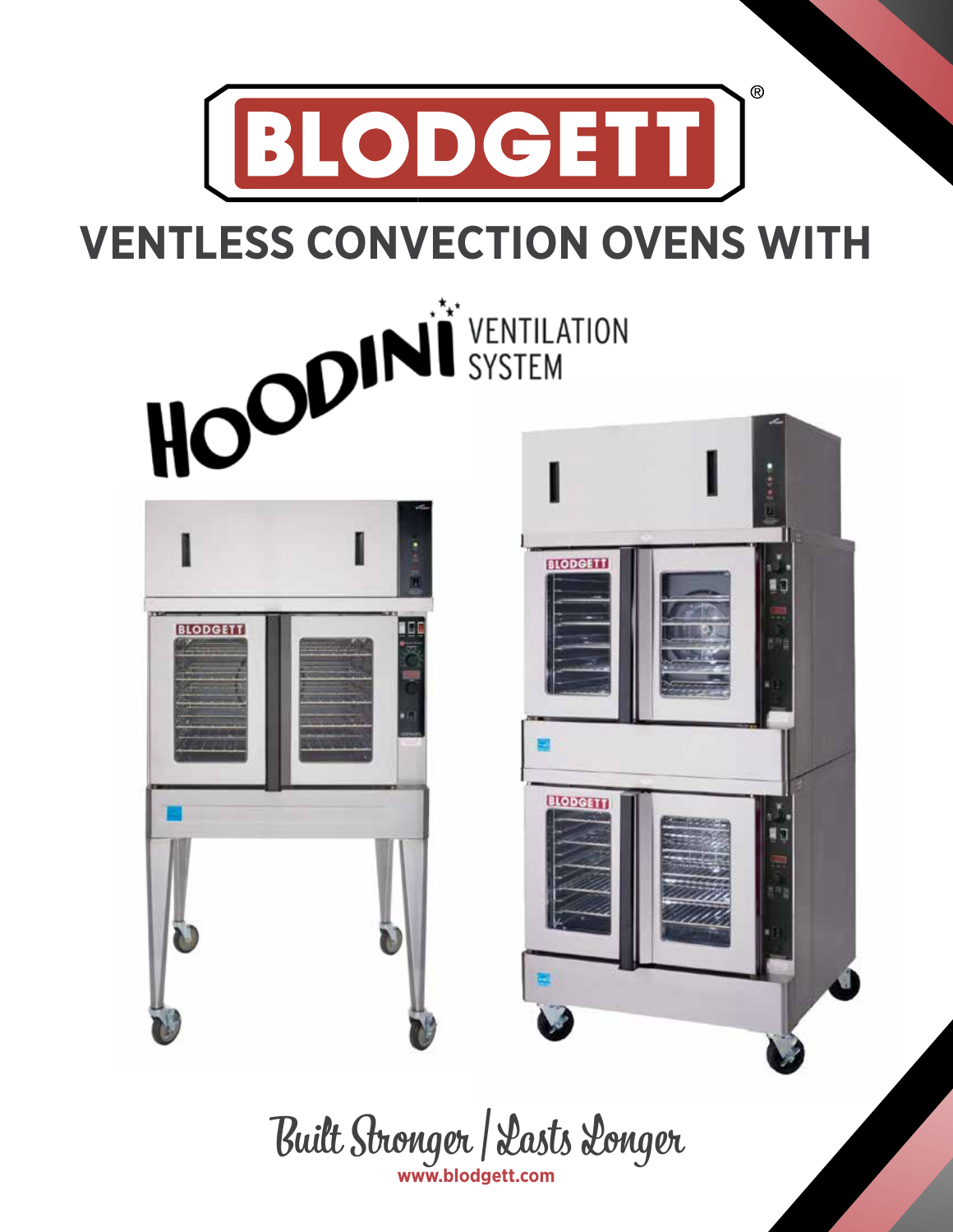# **Benefits of**  Ventless



### **BREAK FREE FROM HOOD SYSTEMS**

- Avoid taking up valuable hood space in an existing kitchen
- Invest in real estate without a commercial hood system
- Save thousands on installation (average of \$964-\$1174 per linear foot) and hood system maintenance (average \$103/hour every 3 months)

*Hood systems use immense amounts of energy. A good way to help get foodservice in line with carbon neutrality is to invest in ventless equipment.*



## **ENDLESS APPLICATIONS**



- Casual and Fast Food Restaurants
- Schools
- Healthcare
- **Retail**
- **Grocery**
- Kiosks
- Non-Traditional Spaces
- **Stadiums**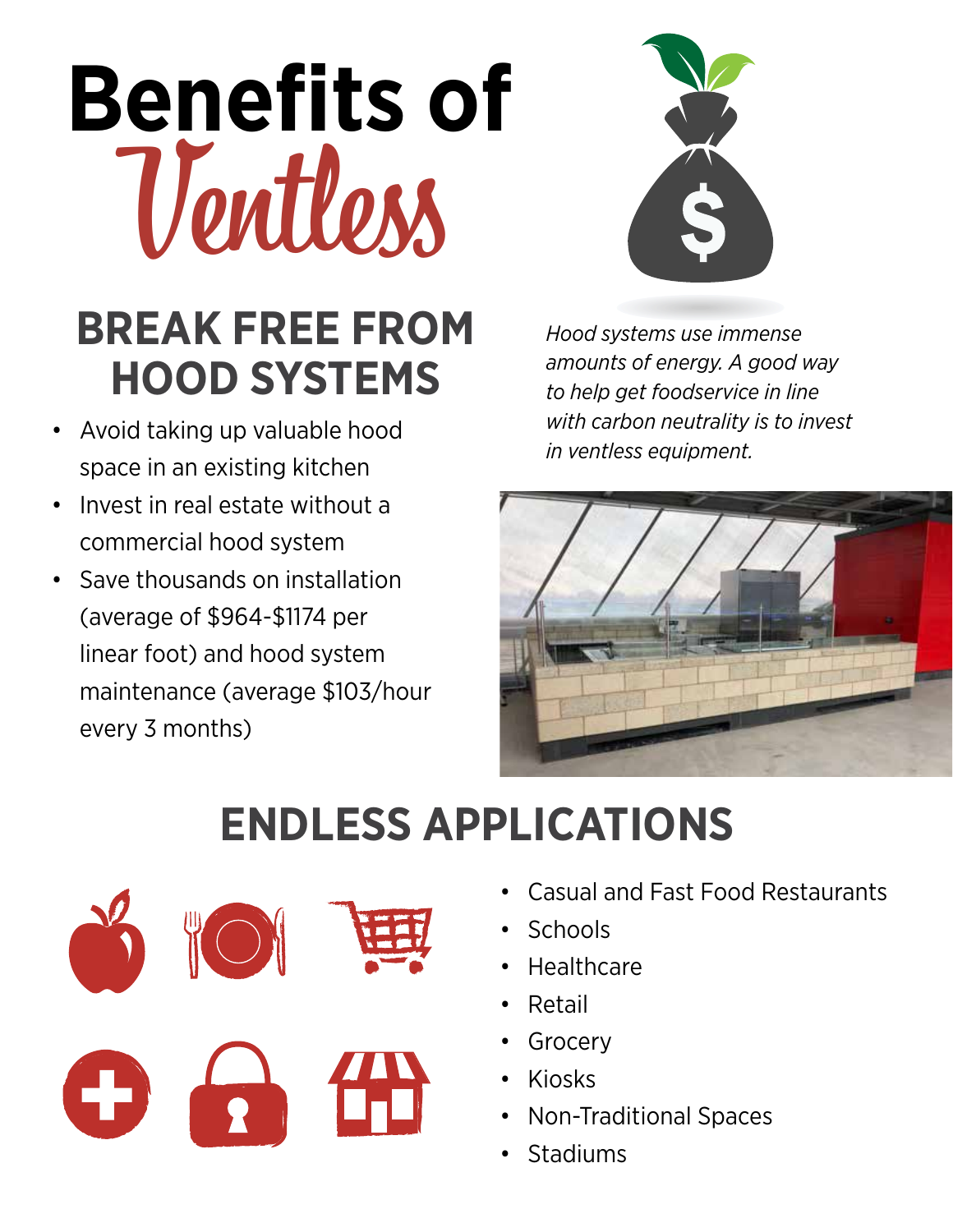# **HOW IT WORKS**



1. The fan pulls air in and circulates it along the catalytic converter. 2. The excess gets pulled up to the hood and passes through a filter. 3. The fan pulls the air up from the filter and out of the back of the unit.



**[P]** 1.802.658.6600 **[F]** 1.802.864.0183 42 Allen Martin Drive Essex Junction, VT 05452

©2017 Wells Manufacturing. All rights reserved. **www.blodgett.com**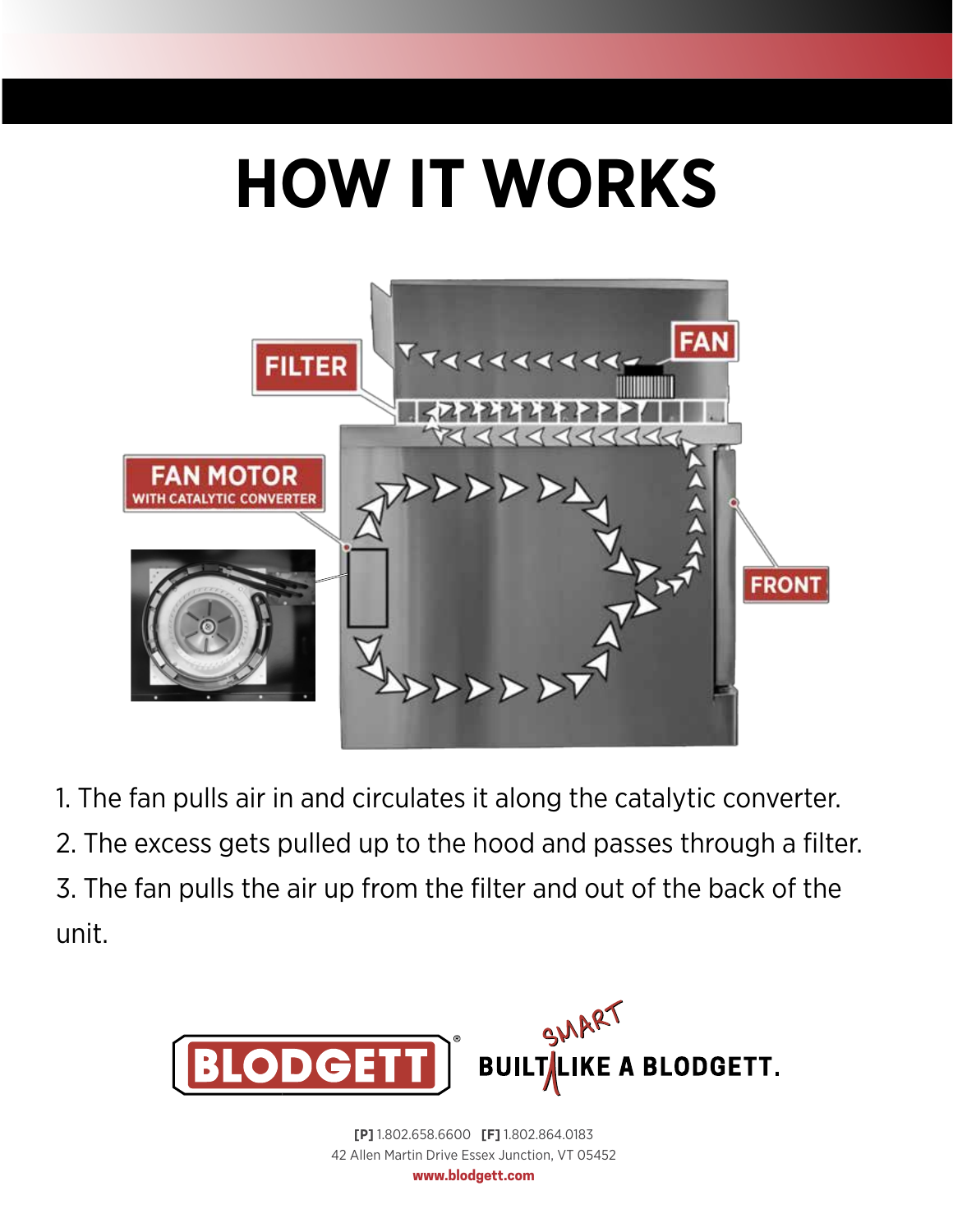

#### **Easy to Use**

- 1. Turn oven on and then turn on the Hoodini.
- 2. The green indicator light lets you know the oven is ready for use.
- 3. The orange button lets you know that it is time for you to replace the filter in the oven and order a replacement for your spare filter.
- 4. The red light indicates the filter is full and inoperable.

#### **The Hood**



Dimensions (HxWxD) Full Size VLF 16.5 x 38.25 x 35.35 in (419 x 972 x 898 mm) Half Size VLH 15.21 x 30.31 x 29.82 in (386 x 770 x 757 mm)

#### **The Filter**



Dimensions (HxWxD) Full Size VLF 1.75 x 30.85 x 29.64 in (44 x 784 x 753 mm) Half Size VLH 1.75 x 22.94 x 23.72 in (44 x 583 x 602 mm)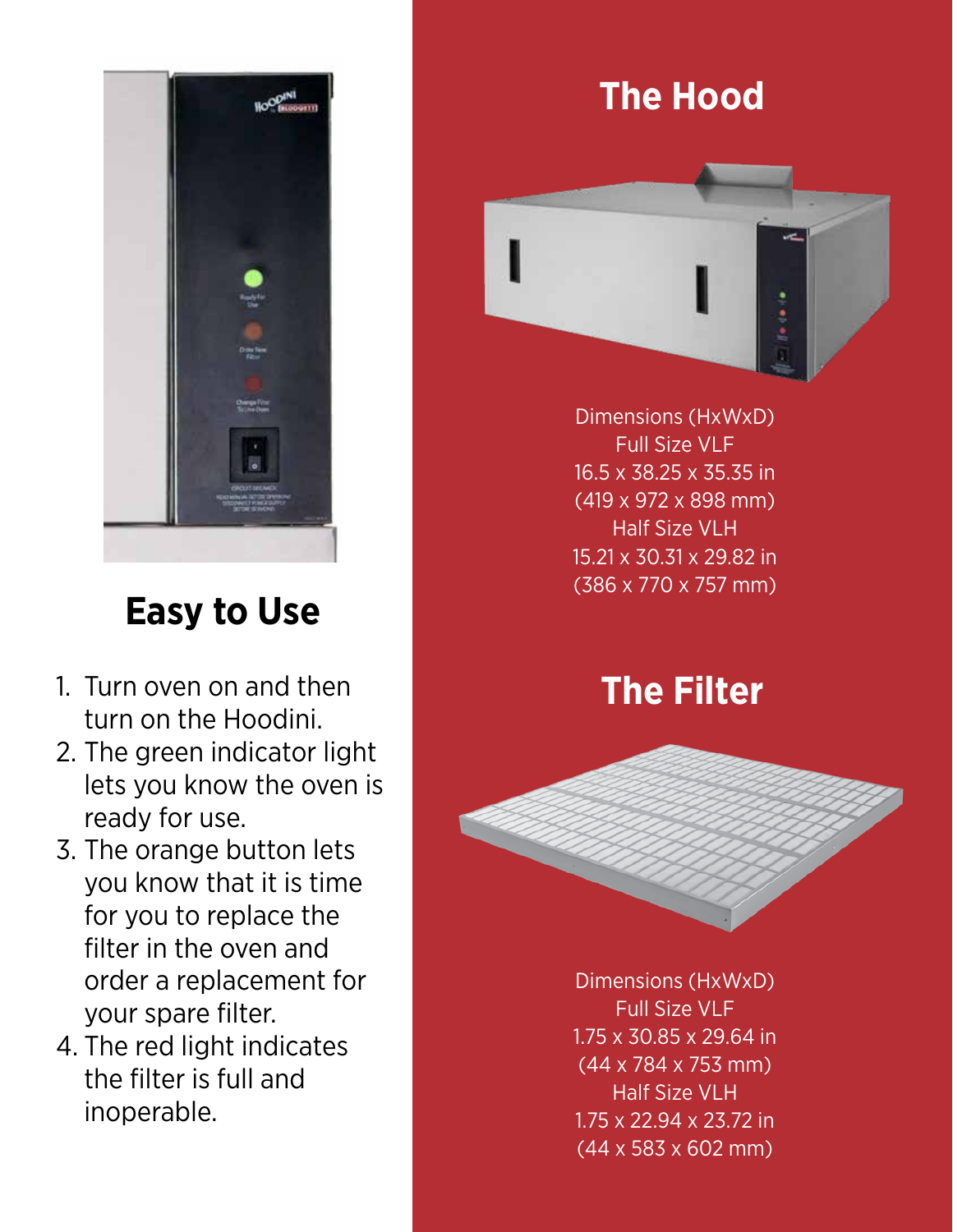# Half-Size **Series AVAILABLE FOR**





CTB - The half-sized version of the Mark V electric convection oven is ENERGY STAR qualified. 5.6 kW or 8 kW versions.

Less than 31-inches wide. Holds five 13 x18 in. half-size bake pans. These ovens can be stacked to double capacity. Warranty: 3-years parts/2-year labor/5-year warranty on doors.

*Ovens may be pictured with options. See www.blodgett.com for details.*





The excellence continues! Zephaire ovens have all the signature features plus a longer warranty and solid state digital timer. ES and electric models are ENERGY STAR qualified.

Zephaire-100-E (standard depth) - electric Zephaire-200-E (bakery depth) - electric

Standard depth holds 5 full-size baking pans (left to right). Bakery depth holds 5 full size pans (left to right or front to back). Warranty: 2-years parts/2-year labor/3-year warranty on doors.